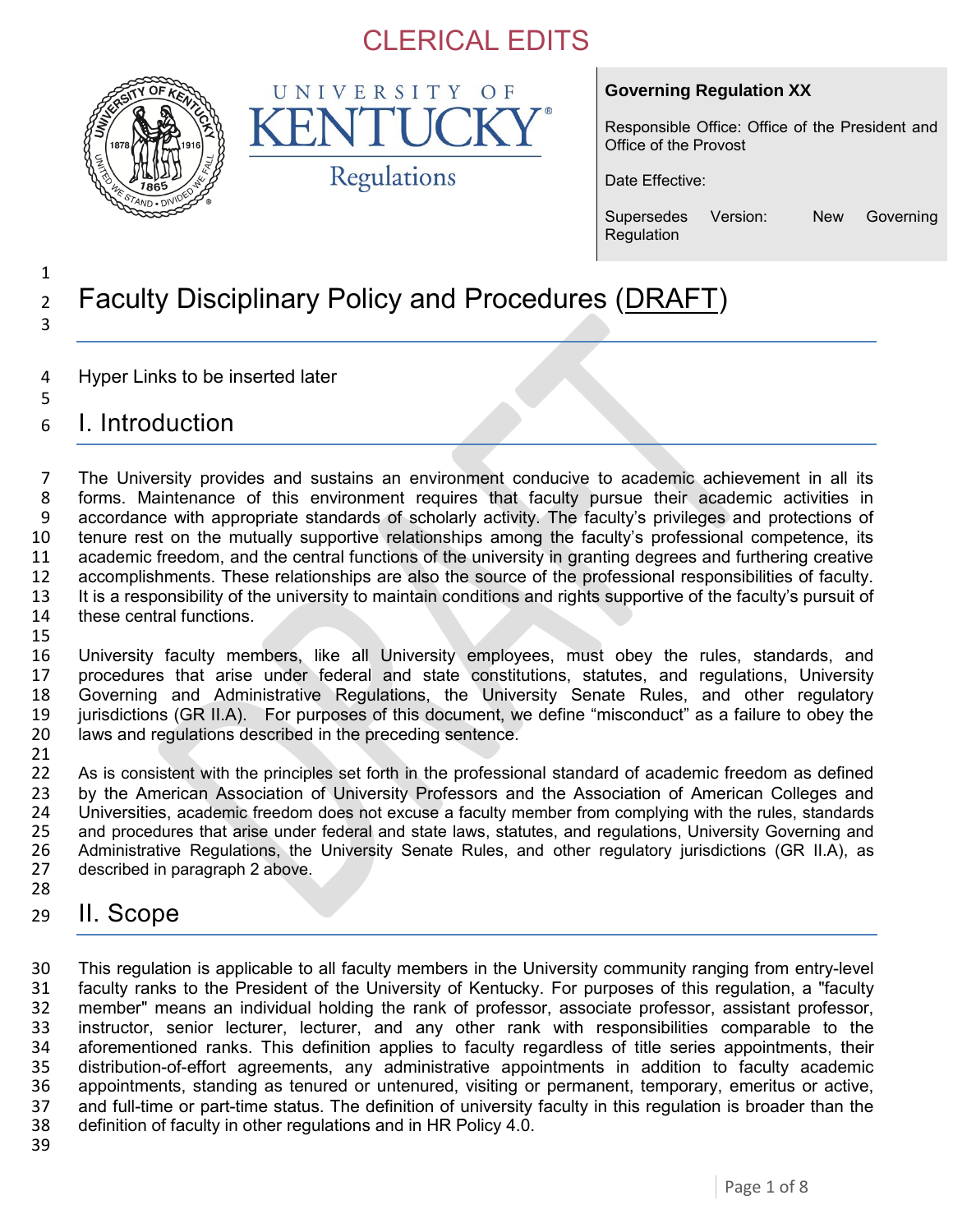40 This regulation does not apply to faculty performance review or expectations for scholarly activity for 41 purposes of appointment, reappointment, promotion, and tenure, Faculty performance review and purposes of appointment, reappointment, promotion, and tenure. Faculty performance review and 42 expectations for scholarly activity are covered in other Administrative Regulations (AR), as well as 43 regulations that describe for each title series the expected activities and criteria for promotion and tenure.

44

45 To the extent that university administrators, including the President of the university, hold appointments 46 as faculty members, faculty administrators are subject to this regulation with respect to activities related 47 to their faculty appointment. to their faculty appointment.

- 48<br>49 49 This regulation is separate and distinct from independent proceedings involving the enforcement of  $100 \text{ N}$  UK clinical rights and clinical responsibilities that arise under the Joint Commission mandated by UK 51 HealthCare Medical Staff By-laws, the federally mandated University's research misconduct policy, or the 52 federally mandated Title IX Sexual Assault procedures. Faculty members who are subject to disciplinary<br>53 proceedings under those procedures may be subjected to additional disciplinary proceedings under this 53 proceedings under those procedures may be subjected to additional disciplinary proceedings under this 54 requilation. regulation.
- 55

58

72

77

86

56 This regulation also does not describe the proceedings for the revocation of tenure or for the termination 57 of academic appointments of faculty members who do not have tenure. of academic appointments of faculty members who do not have tenure.

59 The procedures established by this regulation do not supersede Governing Regulations or Administrative 60 Regulations that specifically permit appeal to, or appearances before, the Board or a Board Committee. 61

### 62 III. Entities Affected

63 This regulation will apply to all faculty members as defined in this regulation. 64

### 65 IV. Procedures

66 The following procedures govern the handling of allegations of misconduct by a faculty member. 67

68 | For purposes of computing deadlines under these procedures, if the deadline falls on a **Saturday,** 69 | Sunday, Monday, university-recognized holiday or day when the University's Office of the President is Sunday, Monday, university-recognized holiday or day when the University's Office of the President is 70 closed, the deadline is automatically extended to the next day when the University's Office of the 71 **President** is open.

73 For purposes of this regulation, "written notification" means notification by formal written letter and 74 notification by electronic message.

- 75 A. Allegations
- 78 Any person may make a complaint against a faculty member by making allegations to the chair of a 79 faculty member's department, the Dean of the faculty member's college, or an appropriate university 80 official. Additionally, routine university operations, such as audits or compliance reviews, may result 81 in allegations against a faculty member.
- 82<br>83 Allegations against a faculty member by a member of the University community that are made other 84 than in good faith, may rise to the level of harassment and bring the Complainant under scrutiny as delineated in these requlations. delineated in these regulations.
- 87 In the event of either allegations reported initially to a chair and subsequently to a Dean or allegations 88 reported directly to a Dean, the Dean must inform the General Counsel. In consultation with the<br>89 General Counsel, the Dean will determine (1) whether an investigation should be conducted, and (2) 89 General Counsel, the Dean will determine (1) whether an investigation should be conducted, and (2)<br>90 fiso, the appropriate university office(s) to conduct an investigation. The context of the allegation will 90 if so, the appropriate university office(s) to conduct an investigation. The context of the allegation will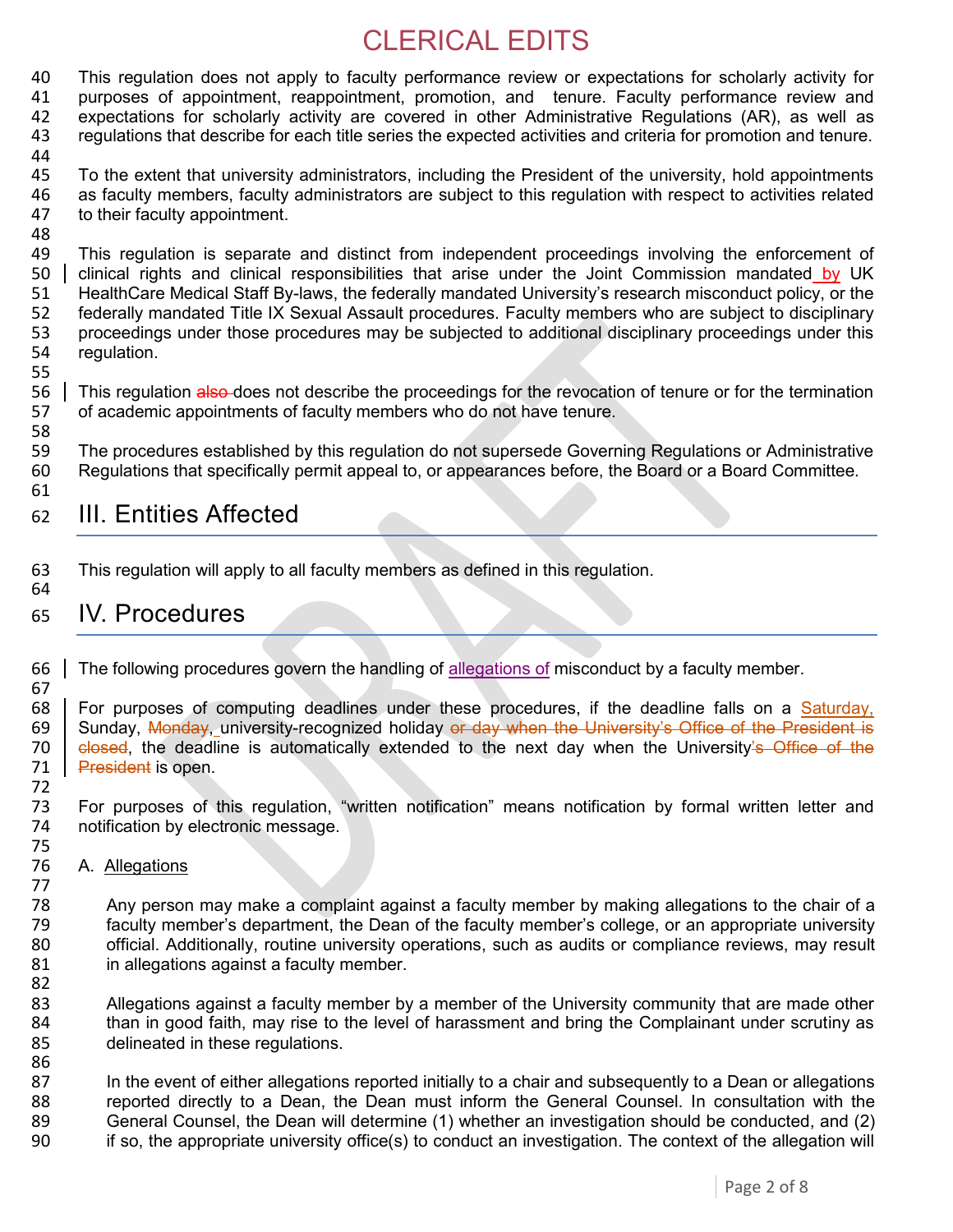- 91 dictate the time at which the accused faculty member is informed of the allegation. For purposes of 92 this requilation, a dean may designate an appropriate associate dean and the General Counsel may 92 this regulation, a dean may designate an appropriate associate dean and the General Counsel may 93 designate an associate counsel or non-university counsel retained by the General Counsel to handle 94 the allegation.
- 96 Allegations brought forward and adjudicated under this regulation cannot be reopened without 97 substantive new evidence, as determined by the General Counsel.
- 98 B. University Investigation
- 100<br>101

111

95

101 Depending on the nature of the allegation, the appropriate university office(s) (*e.g*., Institutional 102 Equity and Equal Opportunity, Internal Audit, UK HealthCare Corporate Compliance, UK Police, UK 103 Athletics Compliance, Office of Legal Counsel, etc.) will conduct the investigation. The report will<br>104 include findings of fact, a conclusion as to whether misconduct occurred, and, if misconduct did 104 include findings of fact, a conclusion as to whether misconduct occurred, and, if misconduct did<br>105 occur, a nonbinding recommendation regarding disciplinary action (*i.e.*, sanctions). The Office(s) 105 occur, a nonbinding recommendation regarding disciplinary action (*i.e.,* sanctions). The Office(s) 106 conducting the investigation will submit the investigation report to the Dean and the General Counsel. 107 | The General Counsel will transmit the report to the Dean of the faculty member's college. If an<br>108 | investigation finds nothing to support an allegation, the General Counsel will transmit these findings investigation finds nothing to support an allegation, the General Counsel will transmit these findings 109 to the Dean, the conclusion of no merit to the Complainant (if known), and the accused faculty 110 member.

### 112 C. Notification and Mediation

- 113<br>114 114 1. If the report indicates misconduct has occurred, the Dean will provide written notification to the<br>115 faculty member as soon as feasible and preferably within two (2) days. The Dean will provide the faculty member as soon as feasible and preferably within two (2) days. The Dean will provide the 116 faculty member with a copy of the report. The faculty member may submit a written response to 117 the Dean and General Counsel within seven (7) days of notification by the Dean. The Dean may 118 extend this response period by an additional fourteen (14) days on oral or written request by the 119 faculty member. 120<br>121
- 121 2. The Dean will schedule a meeting with the faculty member and the faculty member's chair, which<br>122 | will be held within twenty-one (21) days of the receipt of the -Dean's notification to the faculty will be held within twenty-one (21) days of the receipt of the -Dean's notification to the faculty 123 member's written response. The purpose of the meeting is for the Dean, the chair and the faculty 124 member to attempt to reach an agreement as to whether misconduct occurred and, if so, an 125 appropriate sanction. A faculty member may elect to bring an advisor to the meeting with the 126 Dean and chair. In cases where the faculty member elects to have personal legal counsel at the 127 meeting(s) with the Dean and chair, an attorney from the Office of Legal Counsel must also be 128 present. It is to be hoped that the majority of cases will be resolved at this stage through 129 mediation.
- 130<br>131 3. Sanctions will not take effect until a final determination of guilt is made and all appeals exhausted 132 (see G9 below). Sanctions will not exceed a level that is reasonably commensurate with the 133 seriousness of the misconduct. Sanctions are defined, for the purposes of this entire document, 134 as the following: 135
- 136 **•** Verbal reprimand
- 137 **Written censure**
- 138 **•** Restitution to the University for actual monetary damage suffered by the University 139 through misuse or unauthorized use of University property
- 140 Loss of specific privileges including, but not limited to, loss of access to University Pro-141 Card or travel funds
- 142 **•** Removal from supervisory role and loss of title associated with that role
- 143 **•** Removal from named or endowed chair or professorship
- 144 **BEAT CONCOCO EXAMPLE 144 Reduction in salary for a specified period of time**
- 145 **•** Demotion in rank, but only if promotion was based on a fraudulent dossier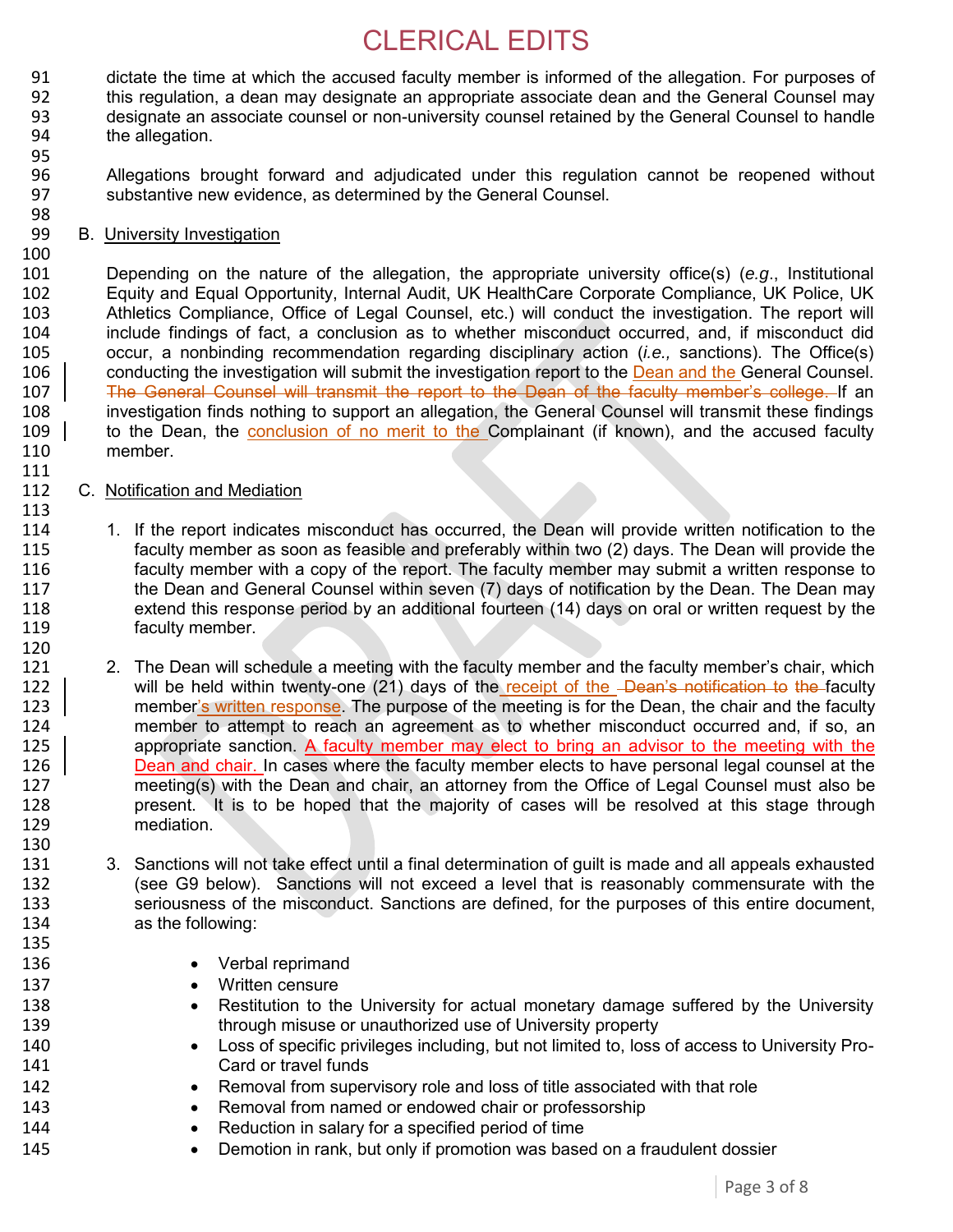- 146 Suspension with or without pay for a specified period of time 147 **•** Relocation and/or loss of space currently occupied by and/or assigned to the faculty member member 149 **Denial or curtailment of emeritus status, if applicable** 150 **Recommending to the President and Board of Trustees that the faculty member in**<br>151 **ILCO** question be dismissed from the employ of the University question be dismissed from the employ of the University 152 153 Suspension is defined, for the purposes of this entire document, as the temporary withdrawal or<br>154 cessation from specific duties or employment as distinguished from permanent severance 154 cessation from specific duties or employment as distinguished from permanent severance accomplished by removal. 156 157 4. If the issue is resolved during the meeting/mediation, the Dean will notify the General Counsel. 158 The General Counsel must approve any proposed agreement before its implementation. 159 160 5. If the Dean and faculty member fail to reach an agreement during the meeting as to whether<br>161 **161** misconduct occurred, the matter is referred to a Faculty Inquiry Panel. The Dean will notify the 161 misconduct occurred, the matter is referred to a Faculty Inquiry Panel. The Dean will notify the<br>162 General Counsel that no agreement was reached on whether or not misconduct occurred. The 162 General Counsel that no agreement was reached on whether or not misconduct occurred. The 163 General Counsel will then initiate the process leading to the selection of a Faculty Inquiry Panel 164 by contacting the Chair of the University Senate Council. 165 166 6. If the Dean and the faculty member agree that misconduct occurred, but they disagree on the 167 appropriate sanction or sanctions, the issue will be referred to the Provost, who will decide an 168 appropriate sanction or sanctions within seven (7) days. As described below, the faculty member appropriate sanction or sanctions within seven (7) days. As described below, the faculty member 169 may appeal the Provost's decision to the President. 170<br>171 D. Selection of the Faculty Disciplinary Panel Pool 172 173 1. After seeking nominations from the University Senate, the University Senate Council will provide<br>174 the President with the names of at least thirty-six (36) faculty members eligible to serve in the the President with the names of at least thirty-six (36) faculty members eligible to serve in the 175 **Faculty Disciplinary Panel Pool with staggered three-year terms**; members may be reappointed 176 commended again by the Senate Council for subsequent terms. Efforts will be made by the 176 The Commended again by the Senate Council for subsequent terms. Efforts will be made by the 177 University Senate Council to ensure that the Faculty Disciplinary Panel Pool includes [1] at least 177 University Senate Council to ensure that the Faculty Disciplinary Panel Pool includes [1] at least 178 one tenured faculty member from each college and [2] at least one untenured faculty member 179 from each of the Clinical and Research Title Series at the rank of professor or associate 180 **professor.** Faculty members who occupy a position of administrative supervision over faculty 181 **personnel (***i.e.***, individuals with greater than or equal to 50% administrative effort or individuals** 182 with an administrative assignment at the level of chair or above) are ineligible to serve in the 183 **Faculty Disciplinary Panel Pool.** 184<br>185 185 2. The President appoints twenty-five (25) members of the Faculty Disciplinary Panel Pool from<br>186 186 1860 nominations submitted by the University Senate Council. The appointed faculty will serve on nominations submitted by the University Senate Council. The appointed faculty will serve on 187 either a Faculty Inquiry Panel or a Faculty Hearing Panel but not both for the same case. 188 189 E. Faculty Inquiry Panel 190<br>191 191 1. The Faculty Inquiry Panel is a three-person panel comprised of (1) one tenured faculty member<br>192 selected at random by a uniform random number generator from the Faculty Disciplinary Hearing selected at random by a uniform random number generator from the Faculty Disciplinary Hearing
- 193 Panel Pool; the Vice-President for Human Resources or a designee; and an associate provost 194 selected by the Provost. The rationale for the panel member from Human Resources is to ensure 195 a balance in evaluating cases involving faculty *versus* those involving staff, and the rationale for 196 the associate provost is to ensure a balance in evaluating cases across colleges. The General 197 Counsel will notify the University Senate Council Chair that there is a need for a Faculty Inquiry 198 Panel and the Chair of the University Senate Council will select a faculty member at random from<br>199 the Faculty Disciplinary Hearing Panel Pool using a uniform random number generator. the Faculty Disciplinary Hearing Panel Pool using a uniform random number generator. 200 Precautions will be taken against real or apparent conflicts of interest on the part of potential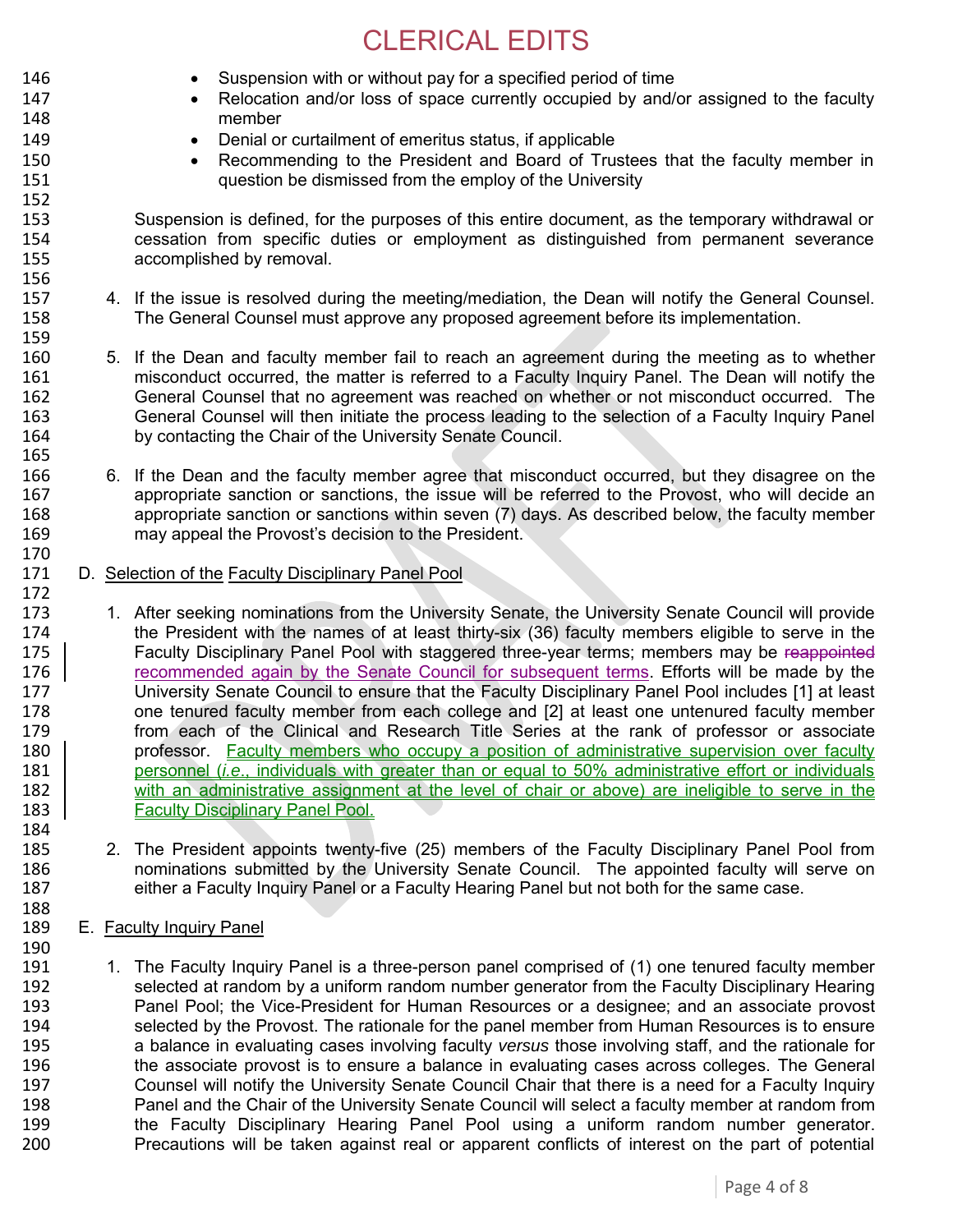201 members of the Faculty Inquiry Panel. Such conflicts of interest may include: administrative<br>202 dependency, close personal relationships, collaborative relationships, financial interest, or dependency, close personal relationships, collaborative relationships, financial interest, or scientific or scholarly bias. The panel members will be expected to state in writing that they have no conflicts of interest.

- 206 2. The Faculty Inquiry Panel is responsible for determining whether there is probable cause to 207 believe misconduct has occurred. The Faculty Inquiry Panel is limited to a review of the initial 208 investigation report and the faculty member's written response, if any. The Faculty Inquiry Panel investigation report and the faculty member's written response, if any. The Faculty Inquiry Panel 209 may interview the faculty member, the chair and the Dean, but the Faculty Inquiry Panel may not 210 conduct a further investigation. The Faculty Inquiry Panel may consider new findings of fact that<br>211 vere not considered in the original investigation and that are provided by the General Counsel. were not considered in the original investigation and that are provided by the General Counsel.
- 213 3. If the allegation involvesis against a chair or dean, the Faculty Inquiry Panel will be expanded to 214 include three (3) tenured faculty members, who hold appointments in colleges other than that of<br>215 the chair or dean and who will be selected at random by a uniform random number generator 215 the chair or dean and who will be selected at random by a uniform random number generator 216 from the Faculty Disciplinary Hearing Panel Pool; the Vice-President for Human Resources or a 217 designee; and an associate provost selected by the Provost. 218
- 219 4. If the allegation involves a faculty employee holding an administration position above the level of 220 either a dean or an administratively equivalent position, the procedures to be used for convening 221 a Faculty Inquiry Panel will be determined by the President in consultation with Senate Council.
- 223 5. If the allegations involve the President, the procedures will be determined by the Board of 224 Trustees in consultation with the Senate Council. Trustees in consultation with the Senate Council.
- 226 6. If the Faculty Inquiry Panel, by a majority vote, finds there is probable cause to believe 227 misconduct has occurred, the case is referred to a Faculty Hearing Panel. The Faculty Inquiry 228 Panel will send notification *via* electronic mail of this finding to the Dean, the Complainant (if known), the faculty member, and the General Counsel.
- 231 | 7. If the Faculty Inquiry Panel, by a majority vote, does not finds that there is no probable cause to<br>232 believe misconduct has occurred, the case is dismissed. The Faculty Inquiry Panel will send believe misconduct has occurred, the case is dismissed. The Faculty Inquiry Panel will send 233 Notification of this finding to the Dean, the Complainant (if known), the faculty member, and the 234 General Counsel.

#### 236 F. Faculty Hearing Panel

205

212

222

225<br>226

230<br>231 |

235

237<br>238 238 1. The Faculty Hearing Panel is comprised of five (5) faculty members, who are selected at random<br>239 by the Senate Council Chair from the Faculty Disciplinary Panel Pool using a uniform random 239 by the Senate Council Chair from the Faculty Disciplinary Panel Pool using a uniform random<br>240 humber generator. The Senate Council Chair will consult with the Chair of the Department of 240 number generator. The Senate Council Chair will consult with the Chair of the Department of 241 | Statistics on the selection of this uniform random number generator. Faculty members whe Statistics on the selection of this uniform random number generator. Faculty members who 242 occupy a position of administrative supervision over faculty personnel (*i.e*., individuals with 243 **greater than or equal to 50% administrative effort or individuals with an administrative assignment** 244 | at the level of chair or above) are ineligible to serve in the Faculty Disciplinary Panel Pool. A<br>245 https://www.person who served on the Faculty Inguiry Panel may not serve on the Faculty Hearing Panel in 245 person who served on the Faculty Inquiry Panel may not serve on the Faculty Hearing Panel in 246 the same case. Any member of the Faculty Hearing Panel who has personal involvement or prior 247 **factual knowledge of the case (***i.e.***, knowing something pertinent to the case before it occurs** 248 **publicly** the accusation has been made) will recuse himself or herself. If a Faculty Hearing Panel 249 member chooses recusal, then a new member will be chosen at random from the Pool by the 250 Senate Council Chair using a uniform random number generator. Precautions will be taken 251 against real or apparent conflicts of interest on the part of potential members of the Faculty 252 Hearing Panel. Such conflicts of interest may include: administrative dependency, close personal<br>253 http://elationships.collaborative relationships. financial interest, or scientific or scholarly bias. The 253 relationships, collaborative relationships, financial interest, or scientific or scholarly bias. The 254 repression panel members will be expected to state in writing that they have no conflicts of interest. panel members will be expected to state in writing that they have no conflicts of interest. 255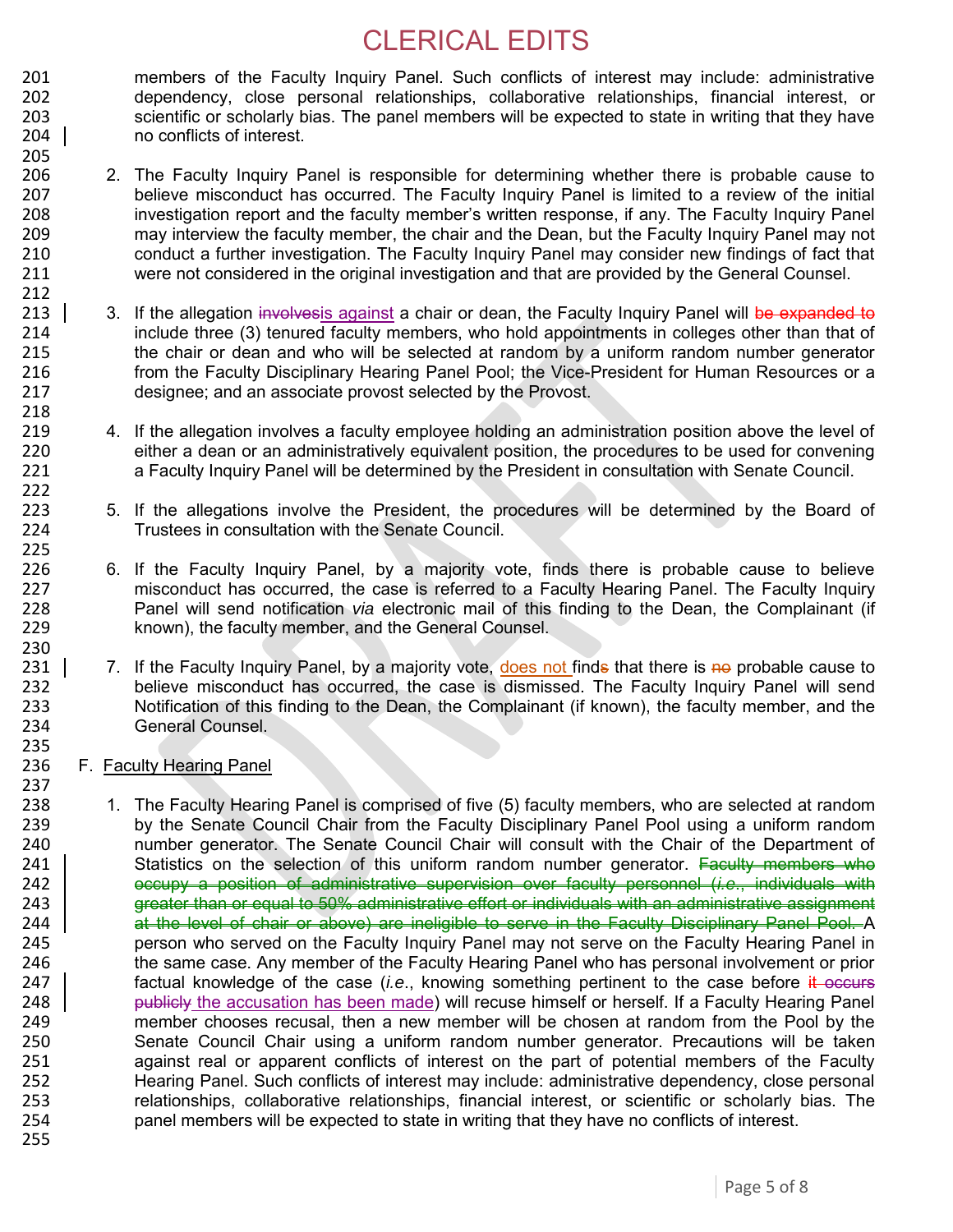- 256 2. The General Counsel, upon receipt of a report from the Faculty Inquiry Panel that there is<br>257 | probable cause to believe misconduct has occurred, will notify the Senate Council Chair that a probable cause to believe misconduct has occurred, will notify the Senate Council Chair that a 258 Faculty Hearing Panel is needed.
- 260 3. The Chair of the University Senate Council will select members of the panel at random from the 261 Faculty Disciplinary Panel Pool using a uniform random number generator. The Senate Council 262 Chair will contact faculty members to serve on the Faculty Hearing Panel within seven (7) days of 263 contract receiving notification from the General Counsel. The Chair of the University Senate Council will 263 receiving notification from the General Counsel. The Chair of the University Senate Council will 264 inform potential members of the Faculty Hearing Panel that the case involves a named faculty<br>265 member in a particular college. member in a particular college.
- 267 4. Once a Faculty Hearing Panel is selected, the Dean and faculty member may each exclude one 268 member from the Panel. If either the Dean or faculty member excludes a Panel member, then the 269 member or members at random from the Faculty 269 Senate Council Chair will select a new member or members at random from the Faculty<br>270 Sensionary Panel Pool using a uniform random number generator. When such exclusions occur, 270 Disciplinary Panel Pool using a uniform random number generator. When such exclusions occur,<br>271 the seven-day period for appointing the Faculty Hearing Panel will be extended by an additional the seven-day period for appointing the Faculty Hearing Panel will be extended by an additional 272 seven (7) days.
- 274 5. The Faculty Hearing Panel will conduct the hearing within thirty (30) days of receiving the referral 275 unless the Provost extends the time period in extraordinary circumstances. The Dean, through a 276 representative of the Office of Legal Counsel, will present the case against the faculty member. 277 The accused faculty member, either alone or with the assistance of at most two (2) additional 278 persons, such as an attorney and a representative chosen by the accused faculty member, may<br>279 present a defense. The parties may call witnesses, cross-examine the other party's witnesses. 279 present a defense. The parties may call witnesses, cross-examine the other party's witnesses,<br>280 and present other evidence: however, as this is an administrative hearing, formal rules of 280 and present other evidence; however, as this is an administrative hearing, formal rules of 281 281 evidence and procedure do not apply. The Faculty Hearing Panel may admit any evidence of 282 probative value in determining the issues involved. 283
- 284 6. The burden of proof and standard of proof is clear and convincing evidence. The burden of 285 demonstrating that misconduct occurred is on the representative of the Office of Legal Counsel,<br>286 and the accused faculty member is presumed to be innocent. and the accused faculty member is presumed to be innocent. 287
- 288 7. After the hearing, the Faculty Hearing Panel will consider the evidence presented at the hearing,<br>289 **1998 1999 1289** and the maiority will issue written findings of fact and conclusions of law *(i.e., conclusion* 289 and the majority will issue written findings of fact and conclusions of law (*i.e*., conclusion 290 regarding misconduct) within seven (7) days of the conclusion of the hearing. If a member of the<br>291 **Faculty Hearing Panel dissents with the maiority decision**, that member may submit a written 291 Faculty Hearing Panel dissents with the majority decision, that member may submit a written<br>292 explanation of his/her dissension. The Faculty Hearing Panel will send the written findings. explanation of his/her dissension. The Faculty Hearing Panel will send the written findings, 293 including dissents, and the panel's decision to the Provost, the Dean, the accused faculty 294 member, and the General Counsel. 295<br>296
- 296 8. If the Faculty Hearing Panel finds the accused faculty member guilty of misconduct, the Panel will<br>297 cecommend nonbinding sanctions to the Provost. The faculty member may appeal the finding of 297 recommend nonbinding sanctions to the Provost. The faculty member may appeal the finding of 298 guilt.
- 299<br>300 9. If the Faculty Hearing Panel does not finds that the accused faculty member is not quilty of 301 misconduct, the case is closed unless the dean submits a written appeal of the innocent decision 302 based on substantive errors in the faculty hearing panel process or errors in interpretation of fact  $303$  or law-.
- 305 10. If the allegation involves the Provost, the President will assume the role of the Provost in these<br>306 **10** proceeding. proceeding.
- 308 11. If the allegation involves the President, the Board of Trustees assumes the role of the Provost in 309 these proceedings.
- 310

304<br>305

307

259

266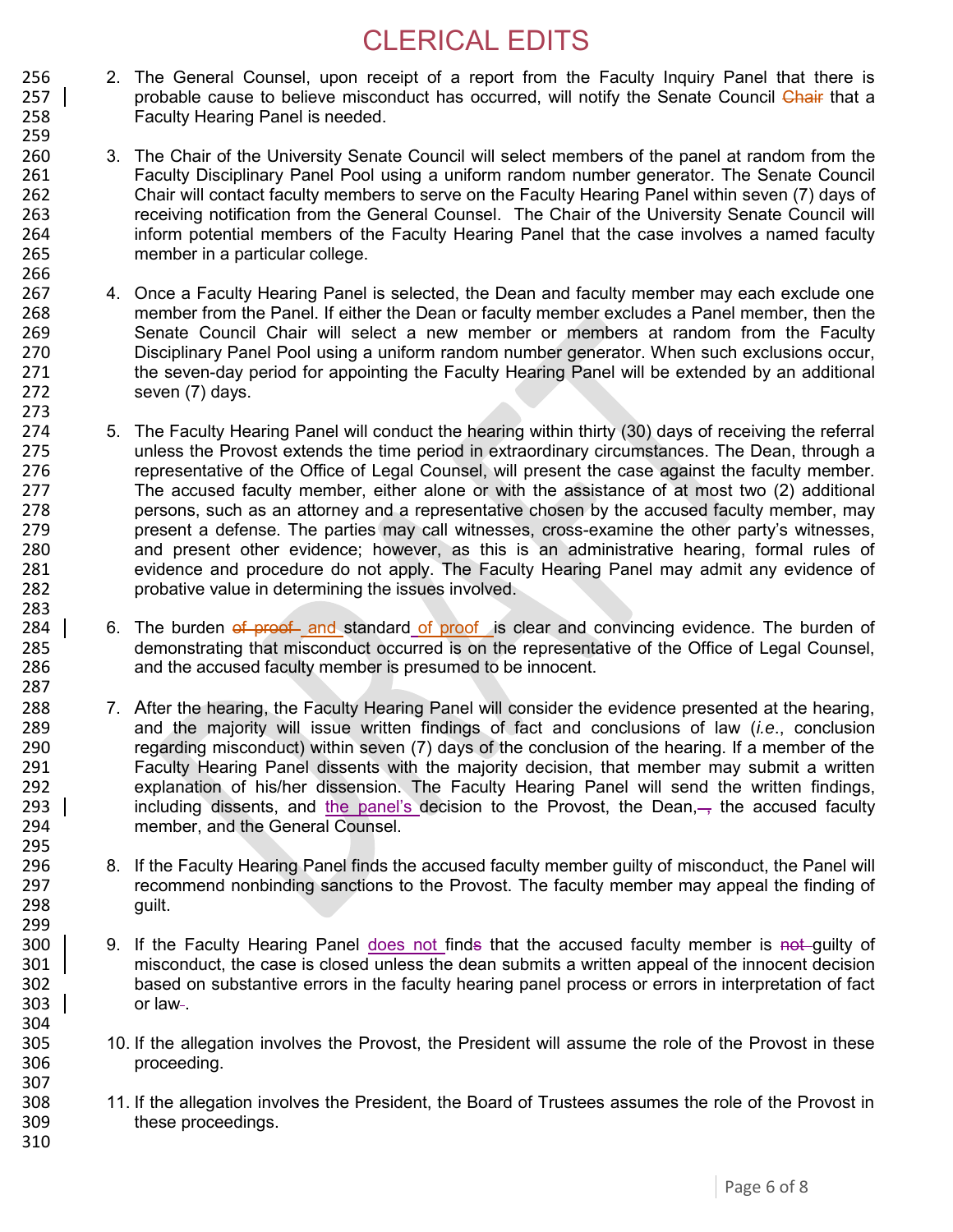#### 311 G. Appeals

312

318<br>319

323

336

342

- 313 This section covers appeals arising out of the decision and nonbinding recommendations from the 314 Faculty Hearing Panel and the sanctions recommended by the Provost. The procedures 315 established by this regulation do not supersede Governing Regulations or Administrative 316 Regulations that specifically permit appeal to, or appearances before, the Board or a Board 317 Committee.
- 1. If the faculty member or Dean does not file a written appeal within seven (7) days of receipt of the 320 Faculty Hearing Panel's written decision, the decision of the Faculty Hearing Panel as to guilt or<br>321 | innocence shall be final. The complainant, if known, shall be informed by General Counsel of the innocence shall be final. The complainant, if known, shall be informed by General Counsel of the 322 **decision-by General Counsel**, to the extent required by law.
- 324 2. The Faculty Disciplinary Appeals Panel shall hear all appeals. The panel consists of the Provost,<br>325 the Chair of the Senate Council, and the Academic Ombud. In the event the Provost is unable to 325 the Chair of the Senate Council, and the Academic Ombud. In the event the Provost is unable to<br>326 serve, the President shall appoint a replacement. In the event that the Academic Ombud or the serve, the President shall appoint a replacement. In the event that the Academic Ombud or the 327 Chair of the Senate Council is unable to serve, the Senate Council shall appoint replacement(s).<br>328 Precautions will be taken against real or apparent conflicts of interest on the part of potential Precautions will be taken against real or apparent conflicts of interest on the part of potential 329 members of the Faculty Disciplinary Appeals Panel. Such conflicts of interest may include: 330 administrative dependency, close personal relationships, collaborative relationships, financial 331 interest, or scientific or scholarly bias. The panel members will be expected to state in writing that 332 they have no conflicts of interest. 333<br>334
- 334 3. The faculty member and the dean will be provided with copies of the written appeal and given an 335 opportunity to respond in writing.
- 337 4. The deliberations of the Faculty Disciplinary Appeals Panel are limited to review of the specific 338 issues raised by the appellant (IV.F.8, F9). In determining whether the factual findings are clearly 339 erroneous, the Faculty Disciplinary Appeals Panel will determine whether substantial evidence<br>340 (i.e. evidence a reasonable person would accept as adequate to support the conclusion) supports 340 (i.e. evidence a reasonable person would accept as adequate to support the conclusion) supports 341 the factual findings.
- 343 5. When a party appeals to the Faculty Disciplinary Appeals Panel, the party must submit a written 344 brief detailing the basis for the appeal and providing supporting evidence attesting to the validity 345 of the appeal. The party that prevailed at the Faculty Hearing Panel will be provided with a copy 346 of this brief and may submit a written response brief within seven (7) days. 347
- 348 6. The Faculty Disciplinary Appeals Panel will render a final decision- within seven (7) days of the 349 submission of briefs. If the Appeals Panel's decision is in agreement with the Hearing Panel, the 350 appellant and the appellee are notified of the Appeal Panel's decision and the reasons for the 351 decision. If the decision of the Faculty Disciplinary Appeals Panel is not in agreement with the decision. If the decision of the Faculty Disciplinary Appeals Panel is not in agreement with the 352 decision of the Faculty Hearing Panel, the Faculty Disciplinary Appeals Panel must also send a 353 written justification for the reversal to the Faculty Hearing Panel, the University Senate Council, 354 and the Executive Committee of the Board of Trustees. 355
- 356 7. If the Faculty Disciplinary Appeals Panel determines the faculty member is innocent, the matter is 357 closed.
- 359 8. If the Faculty Disciplinary Appeals panel determines the faculty member is guilty, the Provost 360 shall impose sanctions. In determining sanctions, the Provost is guided, but not bound, by the 361 Faculty Hearing Panel's recommendation, if any, concerning sanctions (If the Faculty Hearing 362 Panel found the faculty member to be innocent, but the decision was reversed on appeal, there 363 will be no Faculty Hearing Panel recommendation). The Provost will send notification of the<br>364 sanctions decision to the Dean, the University faculty member, the General Counsel, and the 364 sanctions decision to the Dean, the University faculty member, the General Counsel, and the 365 l Complainant, if known.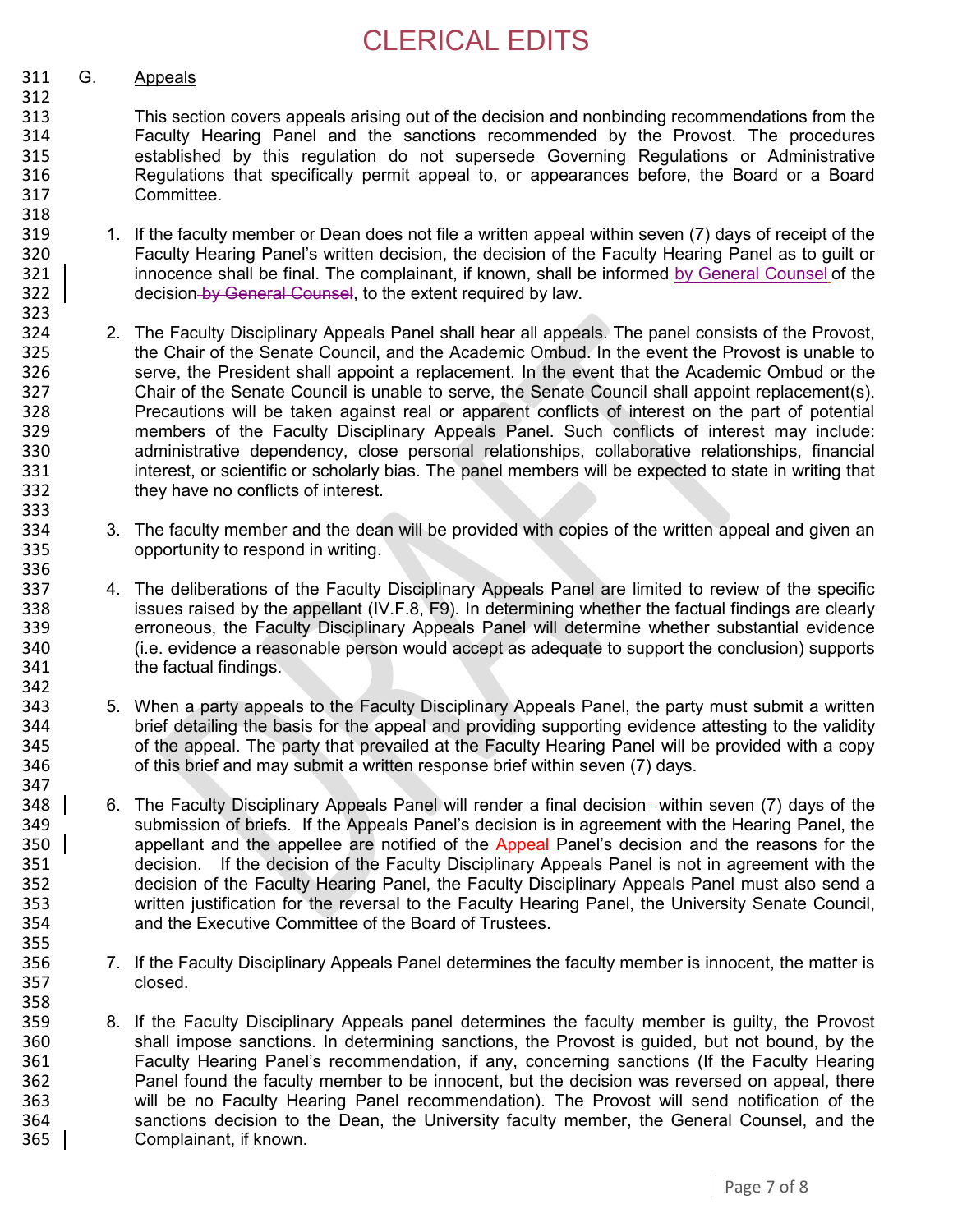- 366<br>367 9. Within seven (7) days of receipt of the Provost's decision regarding a sanction or sanctions, the 368 accused faculty member may appeal the Provost's decision regarding any sanction to the 369 President. On an appeal of a particular sanction, the President will consider whether the 370 determination is reasonable in light of sanctions imposed on similarly situated staff members and 371 similarly situated faculty in other colleges. The President will render a final decision regarding a 372 sanction or sanctions within seven (7) days. 373<br>374
- 374 10. The sanction or sanctions will not take effect until the time to appeal the sanction or sanctions has<br>375 expired or the President has rendered his decision. expired or the President has rendered his decision.
- 377 11. The complainant, if known, shall be informed of the decision by General Counsel to the extent 378 required by law.
- 379<br>380 12. Confidentiality of the record is guaranteed in accordance with Governing Regulations XVI Section  $381$  B., 1
- 382

376

383 V. Retaliation

384 Retaliation is prohibited. Retaliation occurs when an adverse action is taken against a covered individual<br>385 Decause he or she engaged in a protected activity including but not limited to reporting discrimination or because he or she engaged in a protected activity including but not limited to reporting discrimination or 386 participating in an investigation of a discrimination report. (See AR 6.1) 387

- 388 VI. Administrative Leave Withwith Pay during the Process
- 389 At any time during the process beginning with receipt of an allegation, the Provost, after consultation with 390 and on the advice of the General Counsel, may initiate immediate, involuntary administrative leave with 391 pay. The Provost may impose additional conditions as part of the administrative leave with pay. 392<br>393
- 1. The Provost will impose involuntary administrative leave with pay only if the Provost determines 394 that there is a risk that the accused faculty member's continued assignment to regular duties or<br>395 **being the continuity** on campus may cause harm to others in the University community, impede the presence on campus may cause harm to others in the University community, impede the 396 investigation, or create a risk of continuing misconduct.
- 398 2. Involuntary administrative leave with pay for more than thirty (30) days requires approval of the 399 Board of Trustees.
- 401 3. The accused faculty member may appeal the imposition of involuntary administrative leave with 402 pay to the Senate Advisory Committee on Privilege and Tenure (SACPT), under SR1.4.4.2B4. pay to the Senate Advisory Committee on Privilege and Tenure (SACPT), under SR1.4.4.2B4.
- 404 References and Related Materials
- 405

397<br>398

400<br>401

403

406

### 407 **Revision History**

- 408
- 

409<br>410 For questions, contact: [Office of Legal Counsel](mailto:LegalRegs@uky.edu)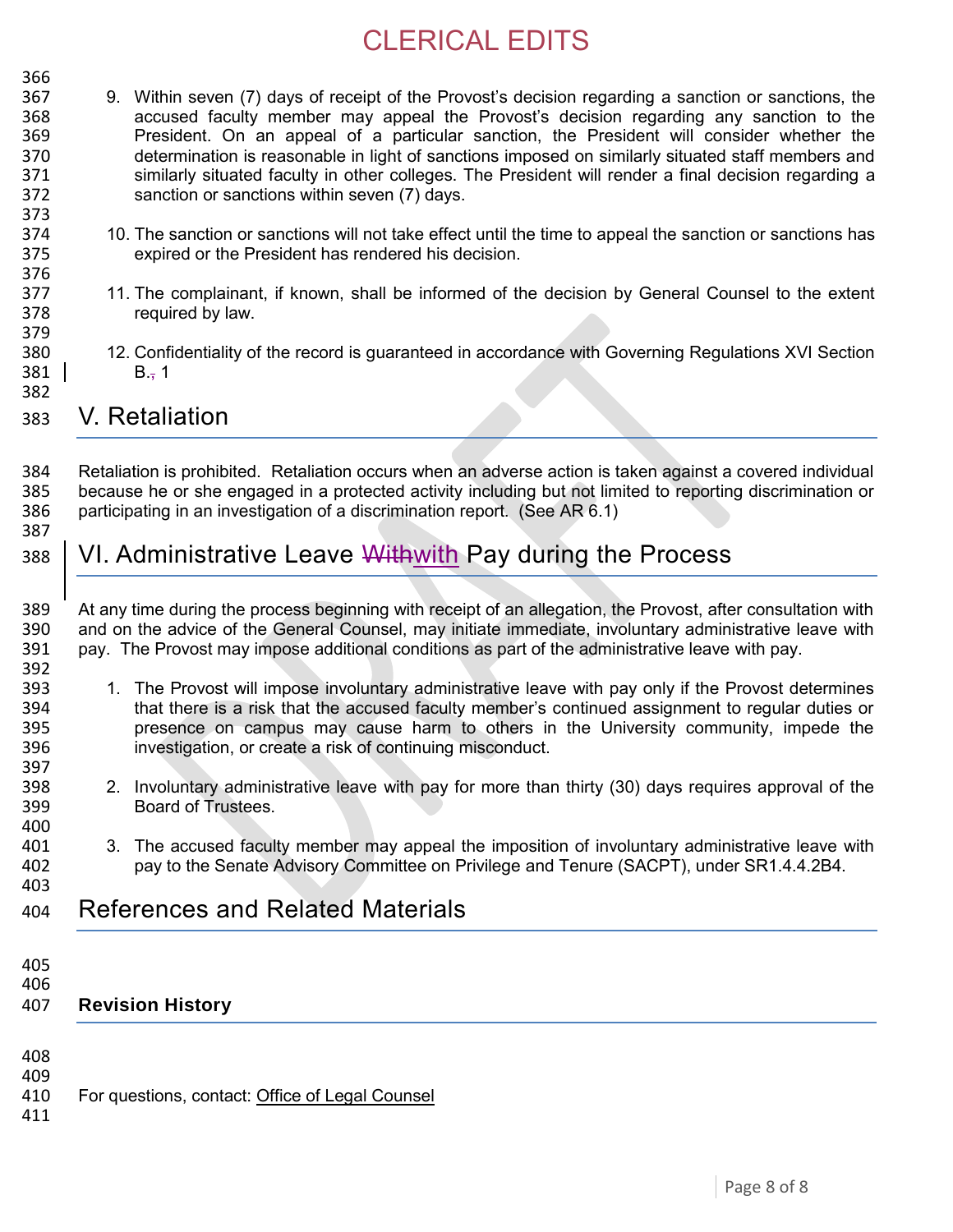#### **\_\_clerical edits\_DRAFT GR\_Faculty Disciplinary Action.docx**

| Main document changes and comments                                                        |                        |                       |  |  |
|-------------------------------------------------------------------------------------------|------------------------|-----------------------|--|--|
| Page 2: Inserted                                                                          | <b>Sheila Brothers</b> | 4/24/2015 3:58:00 PM  |  |  |
| by                                                                                        |                        |                       |  |  |
| Page 2: Deleted                                                                           | <b>Sheila Brothers</b> | 4/24/2015 11:19:00 AM |  |  |
| also                                                                                      |                        |                       |  |  |
| Page 2: Inserted                                                                          | Tagavi, Kaveh          | 4/8/2015 7:56:00 AM   |  |  |
| allegations of                                                                            |                        |                       |  |  |
| Page 2: Inserted                                                                          | Tagavi, Kaveh [2]      | 4/15/2015 7:50:00 AM  |  |  |
| Saturday,                                                                                 |                        |                       |  |  |
| Page 2: Deleted                                                                           | Tagavi, Kaveh [2]      | 4/15/2015 7:50:00 AM  |  |  |
| Monday                                                                                    |                        |                       |  |  |
| Page 2: Inserted                                                                          | Tagavi, Kaveh [2]      | 4/15/2015 7:51:00 AM  |  |  |
|                                                                                           |                        |                       |  |  |
| Page 2: Deleted                                                                           | Tagavi, Kaveh [2]      | 4/15/2015 7:51:00 AM  |  |  |
| or day when the University's Office of the President is closed                            |                        |                       |  |  |
| Page 2: Deleted                                                                           | Tagavi, Kaveh [2]      | 4/15/2015 7:52:00 AM  |  |  |
| 's Office of the President                                                                |                        |                       |  |  |
| Page 3: Inserted                                                                          | Tagavi, Kaveh [2]      | 4/15/2015 7:54:00 AM  |  |  |
| Dean and the                                                                              |                        |                       |  |  |
| Page 3: Deleted                                                                           | Tagavi, Kaveh [2]      | 4/15/2015 7:56:00 AM  |  |  |
| The General Counsel will transmit the report to the Dean of the faculty member's college. |                        |                       |  |  |
| Page 3: Inserted                                                                          | Tagavi, Kaveh [2]      | 4/15/2015 7:57:00 AM  |  |  |
| conclusion of no merit to the                                                             |                        |                       |  |  |
| Page 3: Inserted                                                                          | Tagavi, Kaveh [2]      | 4/15/2015 7:59:00 AM  |  |  |
| receipt of the                                                                            |                        |                       |  |  |
| Page 3: Deleted                                                                           | Tagavi, Kaveh [2]      | 4/15/2015 7:58:00 AM  |  |  |
| Dean's notification to                                                                    |                        |                       |  |  |
| Page 3: Deleted                                                                           | Tagavi, Kaveh [2]      | 4/15/2015 7:59:00 AM  |  |  |
| the                                                                                       |                        |                       |  |  |
| Page 3: Inserted                                                                          | Tagavi, Kaveh [2]      | 4/15/2015 7:59:00 AM  |  |  |
| 's written response                                                                       |                        |                       |  |  |
| Page 3: Inserted                                                                          | <b>Sheila Brothers</b> | 4/24/2015 3:51:00 PM  |  |  |
| A faculty member may elect to bring an advisor to the meeting with the Dean and chair.    |                        |                       |  |  |
| Page 4: Deleted                                                                           | Tagavi, Kaveh          | 4/10/2015 6:41:00 AM  |  |  |
| reappointed                                                                               |                        |                       |  |  |
| Page 4: Inserted                                                                          | Tagavi, Kaveh          | 4/10/2015 6:41:00 AM  |  |  |
| recommended again by the Senate Council for subsequent terms                              |                        |                       |  |  |
| Page 4: Moved from page 5 (Move #1)                                                       | <b>Sheila Brothers</b> | 4/23/2015 2:52:00 PM  |  |  |

Faculty members who occupy a position of administrative supervision over faculty personnel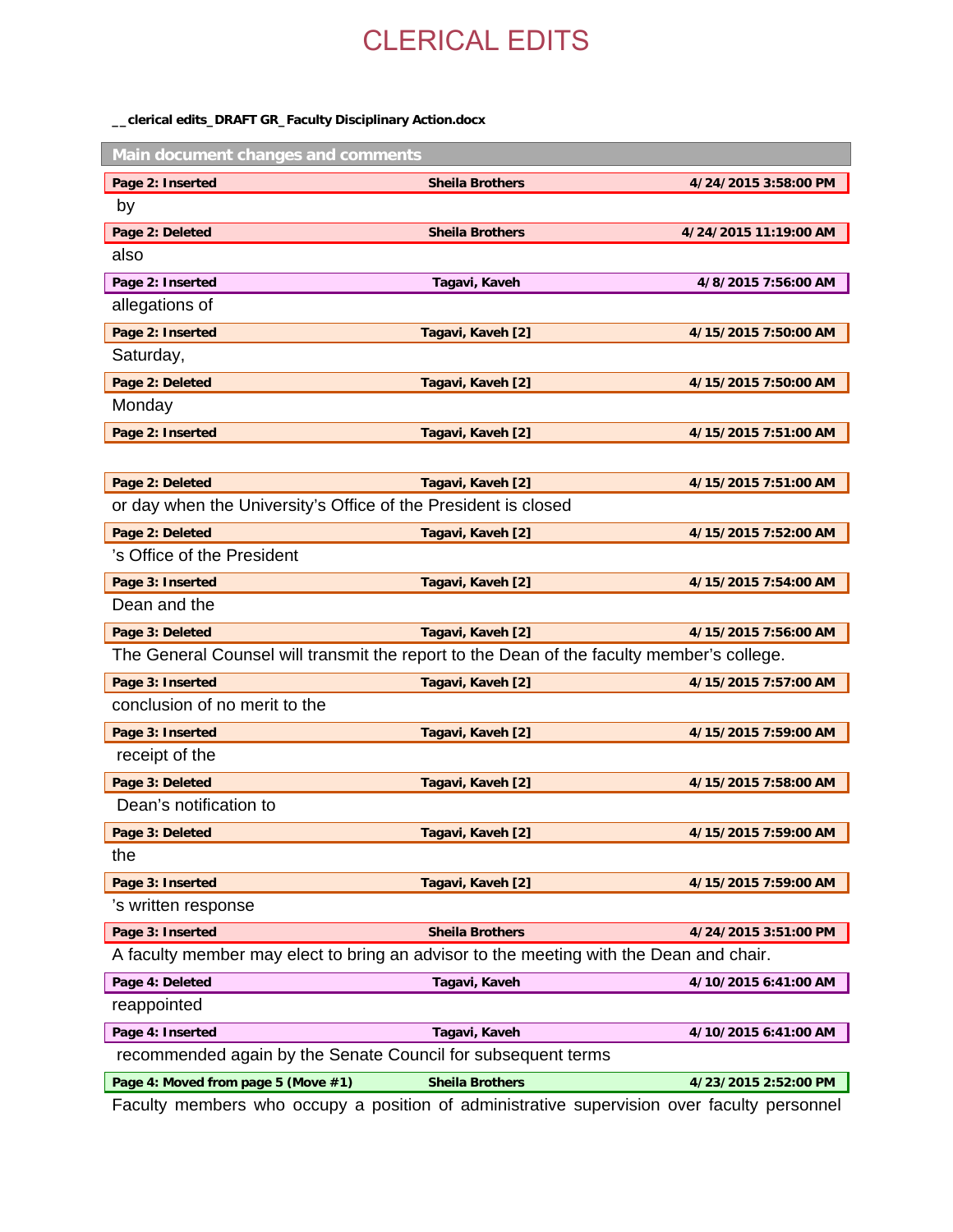(*i.e*., individuals with greater than or equal to 50% administrative effort or individuals with an administrative assignment at the level of chair or above) are ineligible to serve in the Faculty Disciplinary Panel Pool.

| Page 5: Deleted                   | Tagavi, Kaveh                                                                                                                                                                                                                                                                                       | 4/9/2015 8:14:00 AM  |
|-----------------------------------|-----------------------------------------------------------------------------------------------------------------------------------------------------------------------------------------------------------------------------------------------------------------------------------------------------|----------------------|
|                                   |                                                                                                                                                                                                                                                                                                     |                      |
| Page 5: Deleted                   | Tagavi, Kaveh                                                                                                                                                                                                                                                                                       | 4/9/2015 8:16:00 AM  |
| involves                          |                                                                                                                                                                                                                                                                                                     |                      |
| Page 5: Inserted                  | Tagavi, Kaveh                                                                                                                                                                                                                                                                                       | 4/9/2015 8:16:00 AM  |
| is against                        |                                                                                                                                                                                                                                                                                                     |                      |
| Page 5: Deleted                   | <b>Sheila Brothers</b>                                                                                                                                                                                                                                                                              | 4/24/2015 1:44:00 PM |
| be expanded to                    |                                                                                                                                                                                                                                                                                                     |                      |
| Page 5: Inserted                  | Tagavi, Kaveh [2]                                                                                                                                                                                                                                                                                   | 4/15/2015 8:05:00 AM |
| does not                          |                                                                                                                                                                                                                                                                                                     |                      |
| Page 5: Deleted                   | Tagavi, Kaveh [2]                                                                                                                                                                                                                                                                                   | 4/15/2015 8:05:00 AM |
| s                                 |                                                                                                                                                                                                                                                                                                     |                      |
| Page 5: Deleted                   | Tagavi, Kaveh [2]                                                                                                                                                                                                                                                                                   | 4/15/2015 8:05:00 AM |
| no                                |                                                                                                                                                                                                                                                                                                     |                      |
| Page 5: Moved to page 4 (Move #1) | <b>Sheila Brothers</b>                                                                                                                                                                                                                                                                              | 4/23/2015 2:52:00 PM |
| Disciplinary Panel Pool.          | Faculty members who occupy a position of administrative supervision over faculty personnel<br>(i.e., individuals with greater than or equal to 50% administrative effort or individuals with an<br>administrative assignment at the level of chair or above) are ineligible to serve in the Faculty |                      |
| Page 5: Deleted                   | <b>Sheila Brothers</b>                                                                                                                                                                                                                                                                              | 4/24/2015 3:53:00 PM |
|                                   |                                                                                                                                                                                                                                                                                                     |                      |
| it                                |                                                                                                                                                                                                                                                                                                     |                      |
| Page 5: Deleted                   | Tagavi, Kaveh                                                                                                                                                                                                                                                                                       | 4/9/2015 8:44:00 AM  |
| occurs publicly                   |                                                                                                                                                                                                                                                                                                     |                      |
| Page 5: Inserted                  | Tagavi, Kaveh                                                                                                                                                                                                                                                                                       | 4/9/2015 8:44:00 AM  |
| the accusation has been made      |                                                                                                                                                                                                                                                                                                     |                      |
| Page 5: Deleted                   | Tagavi, Kaveh [2]                                                                                                                                                                                                                                                                                   | 4/15/2015 8:22:00 AM |
| Chair                             |                                                                                                                                                                                                                                                                                                     |                      |
| Page 6: Deleted                   | Tagavi, Kaveh [2]                                                                                                                                                                                                                                                                                   | 4/15/2015 8:09:00 AM |
| of proof                          |                                                                                                                                                                                                                                                                                                     |                      |
| Page 6: Inserted                  | Tagavi, Kaveh [2]                                                                                                                                                                                                                                                                                   | 4/15/2015 8:09:00 AM |
| and                               |                                                                                                                                                                                                                                                                                                     |                      |
| Page 6: Inserted                  | Tagavi, Kaveh                                                                                                                                                                                                                                                                                       | 4/9/2015 8:59:00 AM  |
|                                   |                                                                                                                                                                                                                                                                                                     |                      |
| Page 6: Inserted                  | Tagavi, Kaveh [2]                                                                                                                                                                                                                                                                                   | 4/15/2015 8:09:00 AM |
| of proof                          |                                                                                                                                                                                                                                                                                                     |                      |
| Page 6: Inserted                  | Tagavi, Kaveh                                                                                                                                                                                                                                                                                       | 4/9/2015 9:03:00 AM  |
| the panel's                       |                                                                                                                                                                                                                                                                                                     |                      |